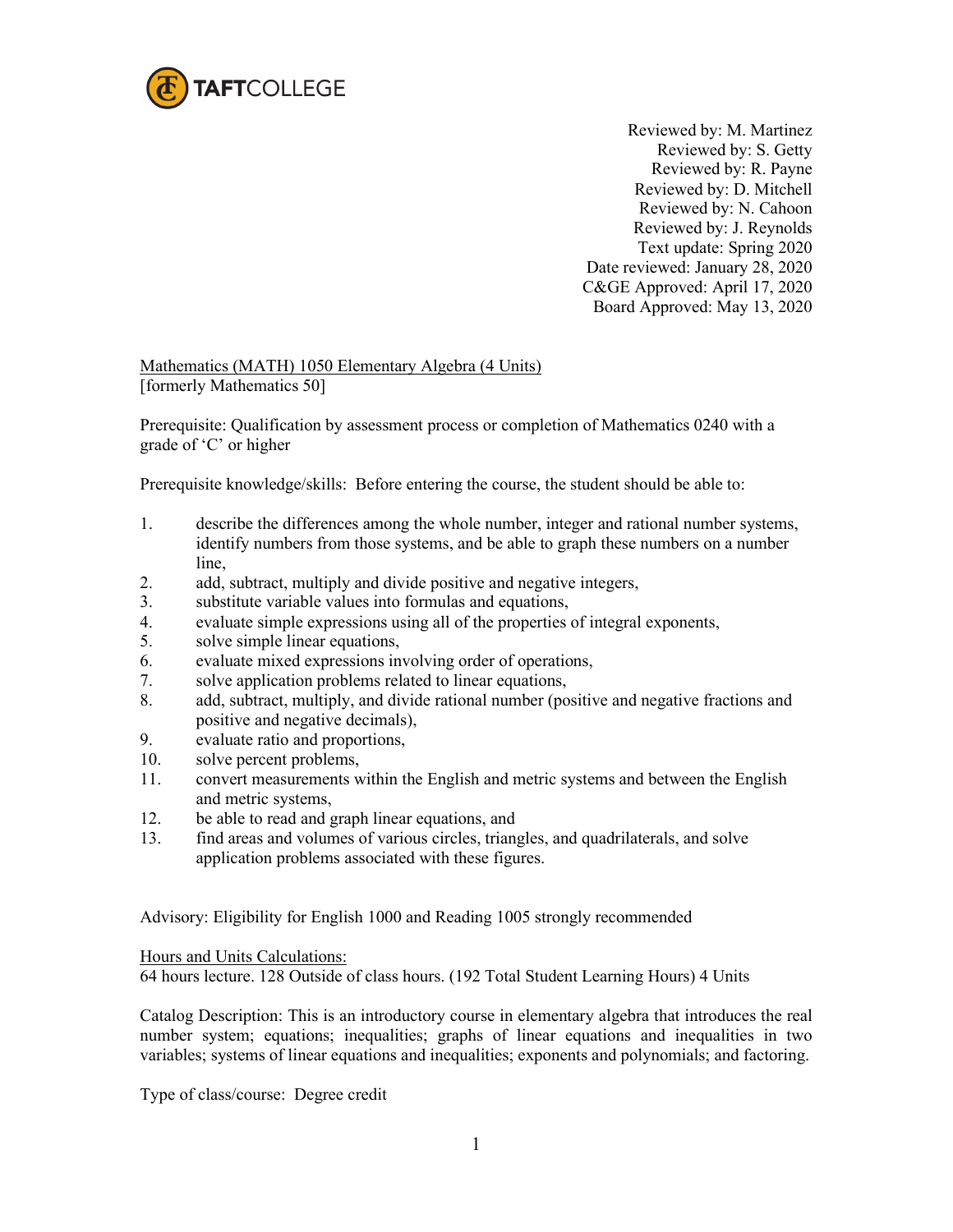

Text: Lial, Hornsby, McGinnis. Introductory and Intermediate Algebra. 6th ed. Pearson, 2018.

Additional Instructional Materials: Online Videos Online Tutor Center at [www.MyMathLab.com](http://www.mymathlab.com/)

Course Objectives:

By the end of the course, a successful student will be able to:

- 1. use inequality symbols and exponents, and apply order of operations rules in complex calculations,
- 2. identify numbers as belonging to specified sets, such as rational numbers, ad graph numbers on the real number line,
- 3. perform the basic arithmetic operations with positive and negative real numbers, using the number line to clarify addition and subtraction processes,
- 4. know the properties of addition and multiplication for real numbers and identify their use in practice,
- 5. solve linear equations and inequalities in one variable, and analyze and solve word problems leading to linear equations,
- 6. solve formulas for specified variables and use the resulting equations in solving word problems,
- 7. set up and solve problems involving the use of ratios and proportions,
- 8. know and apply the rules of exponents using integral exponents, and use scientific notation,
- 9. perform addition, subtraction, multiplication and division of polynomials,
- 10. factor simple polynomials, with special emphasis on trinomials quadratic in form and special factorizations, and solve related polynomial equations,
- 11. analyze and solve word problems requiring the setting up and solution of factorable quadratic equations,
- 12. graph points representing specified ordered pairs using a standard two dimensional rectangular coordinate systems. Graph a straight line from ordered pairs obtained from its equation,
- 13. determine the slope of a line between any specified pair of points,
- 14. know the slope-intercept and point-slope forms of the equation of a straight line, and be able to determine the equation of a particular straight fine from specified input information,
- 15. solve and graph linear inequalities in two variables,
- 16. solve linear systems of equations in two variables both graphically and algebraically, and recognize inconsistent and dependent systems,
- 17. analyze and solve word problems requiring the use of linear systems of equations in two variables,
- 18. solve linear systems of inequalities in two variables graphically, and
- 19. find the value of integral roots of positive real numbers.

Course Scope, and Content:

Unit I The Real Number System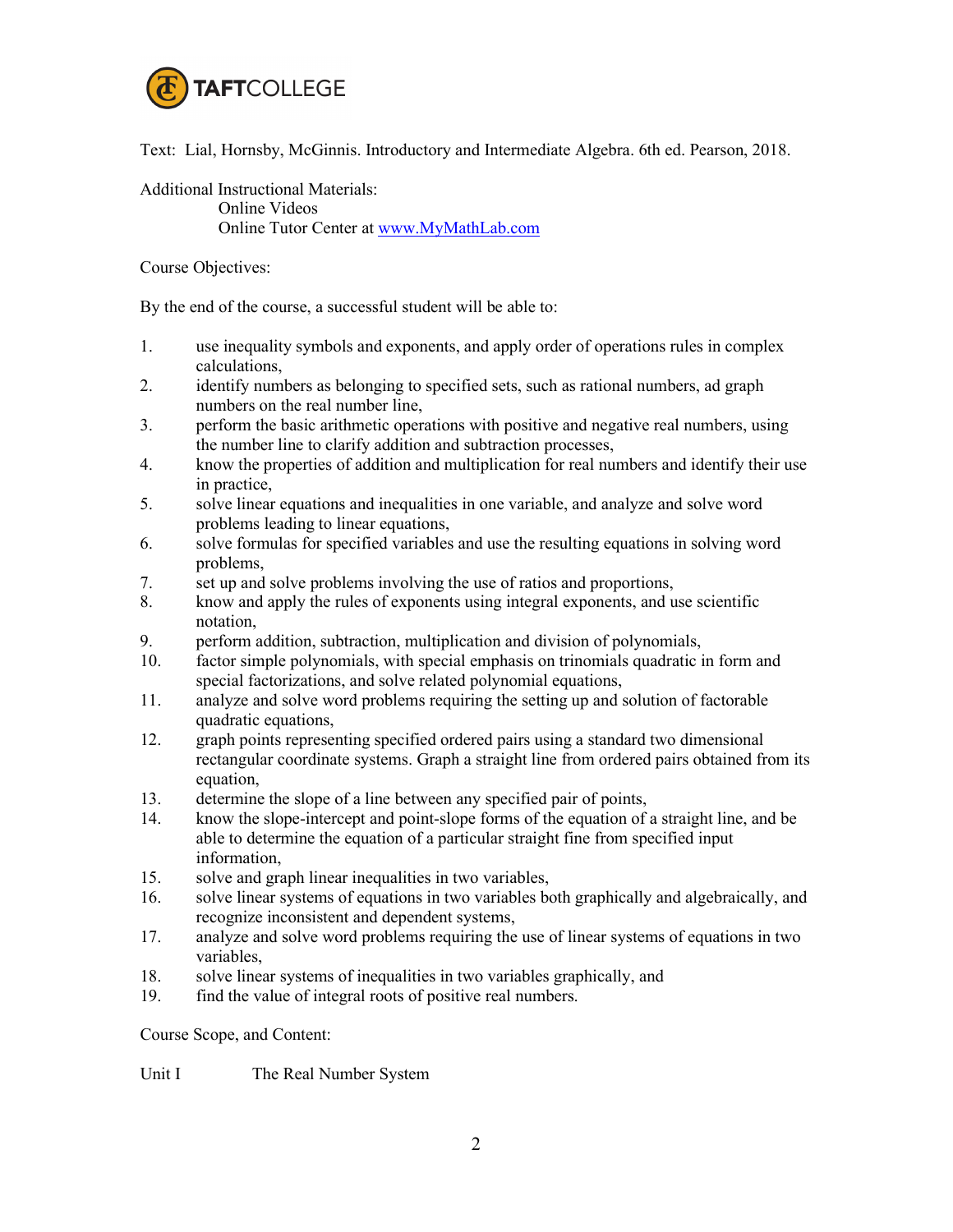

- A. Use exponents, order of operations and inequalities,
- B. Evaluate algebraic expressions and identify solutions to equations,
- C. Classify numbers and graph them on a number line and find the opposite and absolute value of a number,
- D. Add integers and use the order of operations,
- E. Subtract integers and use the order of operations,
- F. Multiply and divide integers and use the order of operations,
- G. Identify and use the properties of real numbers, and
- H. Simplify expressions and identify like terms.

## Unit II Equations, Inequalities, and Applications

- A. Solve equations using the addition property of equality,
- B. Solve equations using the multiplication property of equality,
- C. Solve linear equations with factions or decimals,
- D. Solve applications of linear equations,
- E. Solve a formula for one variable,
- F. Write rations and solve proportions, and
- G. Use the addition and multiplication property of inequality.

## Unit III Graphs of Linear Equations in Two Variables

- A. Read graphs and solve linear equations in two variables,
- B. Graph linear equations in two variables,
- C. Calculate slope, and
- D. Use the slope-intercept form and point-slope form to write equations of lines.

## Unit IV Systems of Linear Equations and Inequalities

- A. Solve systems of linear equations by graphing,
- B. Solve systems of linear equations by substitution,
- C. Solve systems of linear equations by elimination, and
- D. Solve applications of linear systems.

Unit V Exponents and Polynomials

- A. Add and subtract polynomials,
- B. Use exponent rules,
- C. Multiply polynomials,
- D. Multiply binomials,
- E. Use exponent rules,
- F. Divide polynomials by monomials,
- G. Divide polynomials by polynomials, and
- H. Use scientific notation.

## Unit VI Factoring and Applications

- A. Find the greatest common factor,
- B. Factor trinomials,
- C. Factor trinomials by grouping,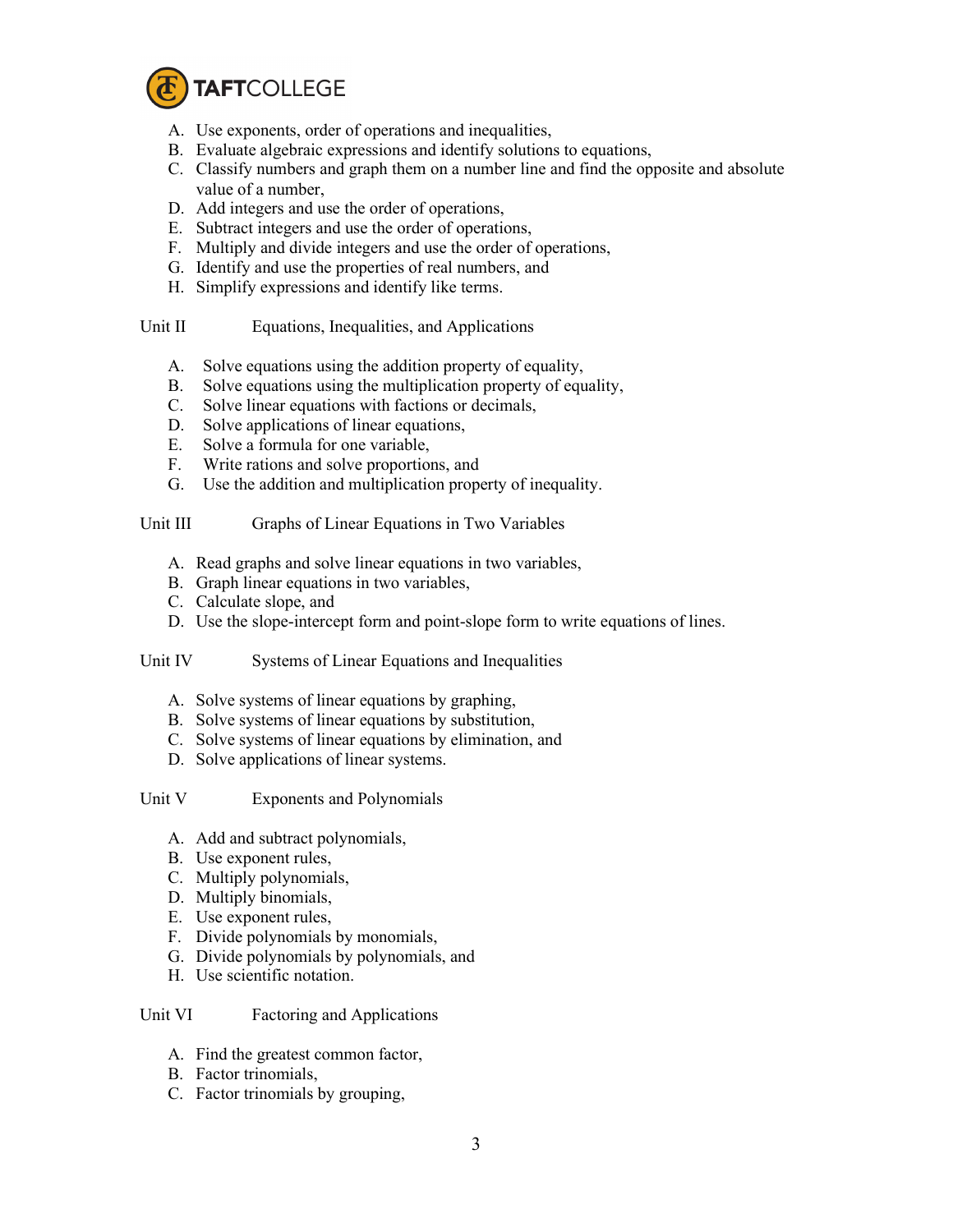

- D. Factor trinomials using FOIL,
- E. Factor difference of squares and perfect square trinomials, and
- F. Solve quadratic equations by factoring**.**

Learning Activities Required Outside of Class:

The students in this class will spend a minimum of 8 hours per week outside of the regular class time doing the following:

- 1. Studying
- 2. Skill practice
- 3. Completing assignments
- 4. Working in the mathematics lab with tutor as necessary

Methods of Instruction:

- 1. Lecture-demonstrations and simple problems solved by the instructor,
- 2. Occasional lab activities on the computer and/or calculator, and
- 3. Demonstrations and interactive lessons from the Internet.

Methods of Evaluation:

- 1. Computational or non-computational problem solving demonstrations including:<br>2. exams,
- exams,
- 3. homework problems,
- 4. quizzes,
- 5. projects, and
- 6. final examination.

Supplemental Data:

| TOP Code:                  | 170100: Mathematics, General       |
|----------------------------|------------------------------------|
| <b>SAM Priority Code:</b>  | E: Non-Occupational                |
| <b>Distance Education:</b> | Online; Offline                    |
| Funding Agency:            | Y: Not Applicable (funds not used) |
| Program Status:            | 1: Program Applicable              |
| Noncredit Category:        | Y: Not Applicable, Credit Course   |